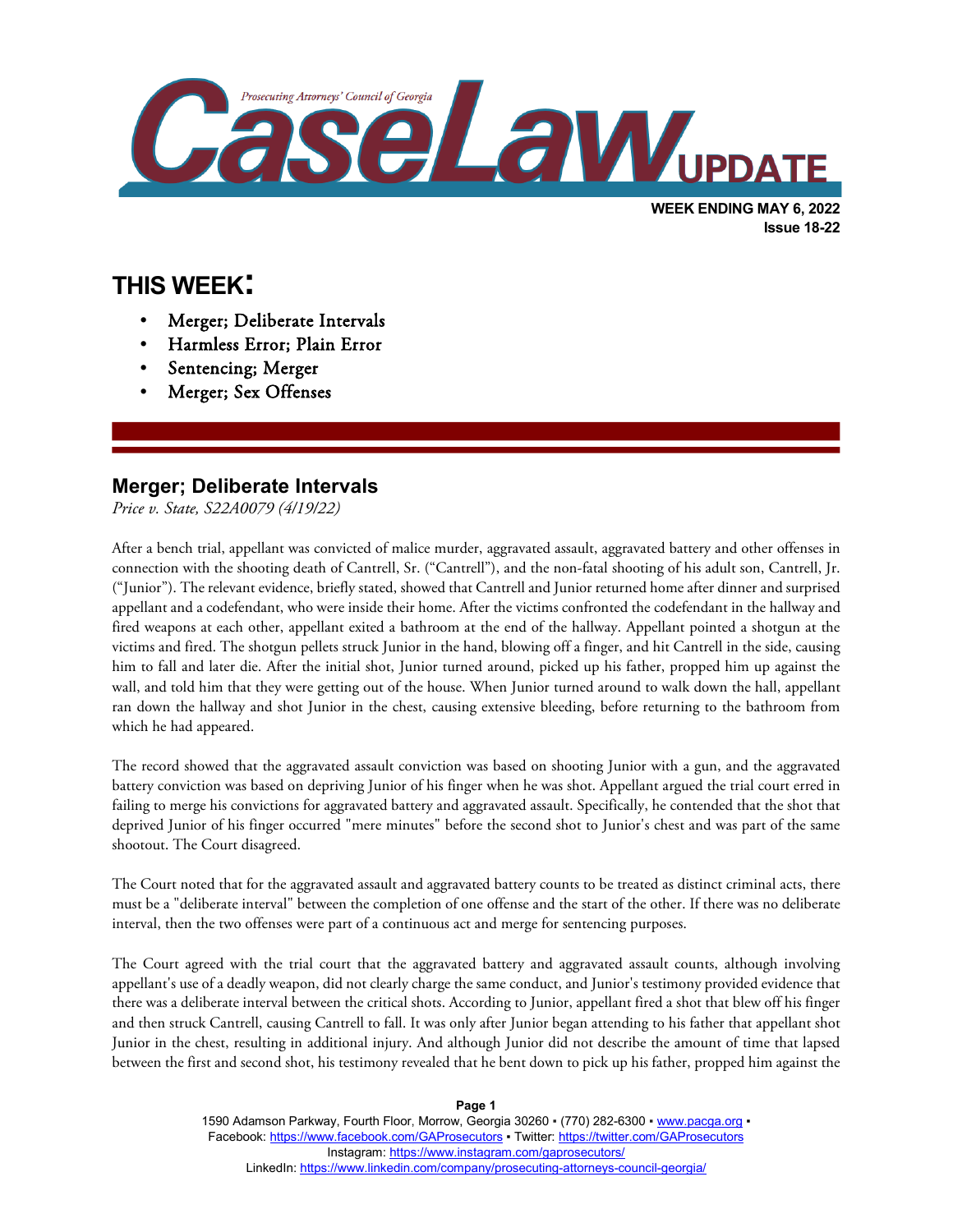

wall, and turned around to begin walking when appellant ran down the hall and fired the second shot. Therefore, the Court held, because the evidence showed a pause sufficient to constitute a deliberate interval, the trial court was permitted to conclude that the aggravated battery was completed before the aggravated assault took place.

## **Harmless Error; Plain Error**

*Smith v. State, S22A0086 (4/19/22)*

Appellant was convicted of malice murder and theft by taking in connection with the stabbing death of Roach. The medical examiner who performed Roach's autopsy, was qualified as an expert in forensic pathology at trial. She testified that Roach's cause of death was multiple stab wounds, and she identified 38 stab wounds across Roach's body that were characteristic of wounds made by a knife. She also identified blunt-force trauma injuries on Roach's head and face.

When asked by the prosecutor, the medical examiner provided testimony about the crime scene; the defense did not object. Specifically, she testified that a photograph depicting a blood-smear pattern that investigators found next to Roach's bedroom door would be consistent with "testimony that the victim was trying to keep the door closed and that someone forced their way in," and that another photograph depicting different blood-spatter patterns on another part of the bedroom wall was consistent with the victim being "forcefully slung in that direction" with "compression and drag." She further testified that another blood-spatter pattern on a wall depicted in a different photograph was "very suggestive of finger marks" or of the victim "plac[ing] a bloody hand on something and dr[agging] it across."

The prosecutor then asked the medical examiner if the blood evidence at the crime scene would be consistent with testimony that the victim was first attacked in a different room, "ran to his bedroom and tried to close the door, that someone forced their way into the room and then an attack ensued … and then [the victim] was stabbed to death in that area." Defense counsel objected on the ground that the medical examiner was "not an expert as to blood," and the trial court overruled the objection. She then testified that the prosecutor's hypothetical was a "likely" or "possible" scenario based on the pattern of wounds on Roach's body, but that to determine whether Roach had died under such circumstances, she would need to evaluate other factors. With respect to Roach's cause of death, she testified that the stab wounds to the left side of Roach's chest were fatal because they severely damaged major vessels and the resulting blood loss would have been fatal within four to five minutes, and that the fatal injuries most likely were inflicted after the other stab wounds. She then testified that defensive injuries on Roach's arm and hand were consistent with "fending something off" and that the crime scene and Roach's injuries "could be" consistent with more than one attack.

Appellant argued that the State did not lay the requisite foundation to qualify the medical examiner as an expert in bloodspatter evidence, and that the admission of her blood-spatter testimony was not harmless. The State, in turn, conceded that it did not lay a foundation to qualify the medical examiner as an expert in blood-spatter evidence at trial because she was never questioned about her training and experience in evaluating that type of evidence. It nonetheless contended that any error in admitting her testimony about the blood-spatter evidence was harmless. The Court stated that it would assume, without deciding, that the trial court erred by admitting the portions of the medical examiner's testimony related to blood spatter.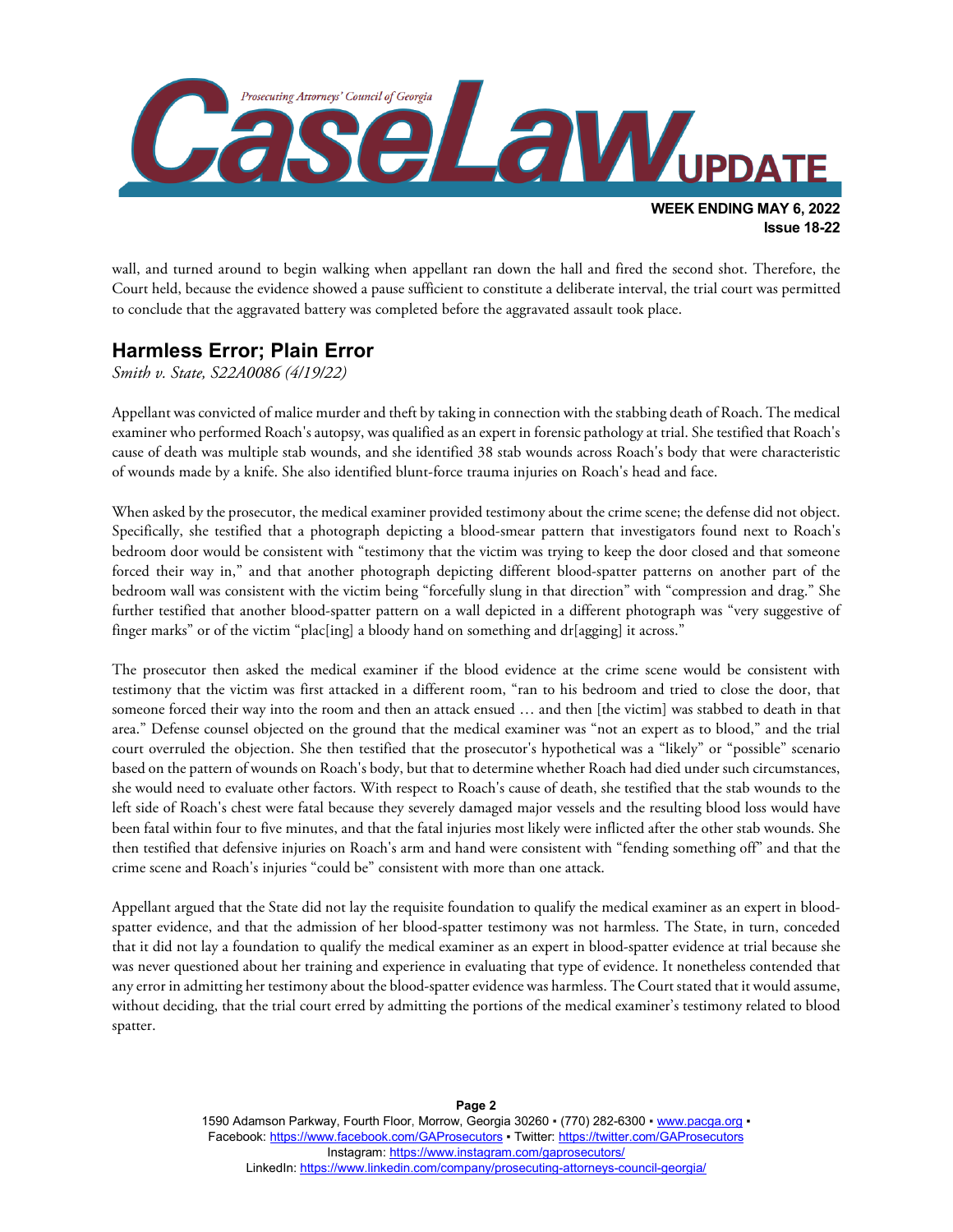

The Court noted that in evaluating the potential harm resulting from the medical examiner's blood-spatter testimony, it was faced with two standards of review First, it must review the evidentiary claims that appellant preserved for ordinary appellate review—i.e., the aspects of the medical examiner's testimony to which appellant objected at trial—for harmless error. A nonconstitutional error is harmless if the State shows that it is highly probable that the error did not contribute to the verdict, an inquiry that involves consideration of the other evidence heard by the jury. But, as to the portions of the medical examiner's blood-spatter testimony to which appellant did not object at trial, review must be only for plain error. To succeed on a plain-error claim, appellant must demonstrate an error that was not affirmatively waived, that was clear and not open to reasonable dispute, that probably affected the outcome of his trial, and that seriously affected the fairness, integrity, or public reputation of judicial proceedings. The failure to meet one element of this test dooms a plain error claim. The test for nonconstitutional harmless error is like the determination of prejudice under plain error review, with the principal difference being the party that bears the burden of proof. In both circumstances, the Court stated, it reviews whether the error prejudiced the outcome of the trial. In determining whether trial court error was harmless, it reviews the record de novo, and weighs the evidence as it would expect reasonable jurors to have done so as opposed to viewing it all in the light most favorable to the jury's verdict.

Nevertheless, the Court stated, it did not need to parse through each of the medical examiner's blood-spatter references to apply the relevant standard of appellate review to each one before assessing the aggregate harm of the testimony that it assumed to be inadmissible, because appellant's claim failed under the harmless-error standard of review that is more favorable to him. After reviewing the evidence, the Court concluded that it was highly probable that any error in admitting the medical examiner's blood-spatter testimony did not contribute to the verdicts. Accordingly, appellant's claim failed.

### **Sentencing; Merger**

*Davenport v. Ward, S22A0179 (4/19/22)*

Appellant was indicted for armed robbery (Count 1), aggravated assault with intent to rob (Count 2), and aggravated assault with a deadly weapon (Count 3). He entered a entered a non-negotiated guilty plea as to all counts, and he was sentenced on April 19, 2016. In 2018, appellant filed a pro se petition for a writ of habeas corpus alleging among other claims, that Count 3 should have merged with Count 1. The habeas court denied relief on each of his claims for relief on February 22, 2021.The Court then granted appellant's application for a certificate of probable cause as to the merger claim.

The State conceded the merger error alleged by appellant, and the Court agreed that both the trial court and the habeas court erred in their determinations that Count 3 should not have merged with Count 1. Count 1 charged appellant with armed robbery by taking property "from the person and immediate presence of [the victim], by the use of an offensive weapon, to wit: a handgun and firearm." Count 3 charged appellant with aggravated assault by making "an assault upon the person of [the victim], with a handgun and firearm, a deadly weapon." As the State's recitation of the evidence at appellant's sentencing hearing made clear, both of those charges arose from the same conduct — threatening the victim at gunpoint and demanding his wallet and cell phone. Accordingly, Count 3 merged into appellant's conviction for armed robbery. The trial court failed to recognize that merger and erroneously entered a conviction and sentence for the aggravated assault, which must be set aside. Accordingly, the judgment of the habeas court as to this claim.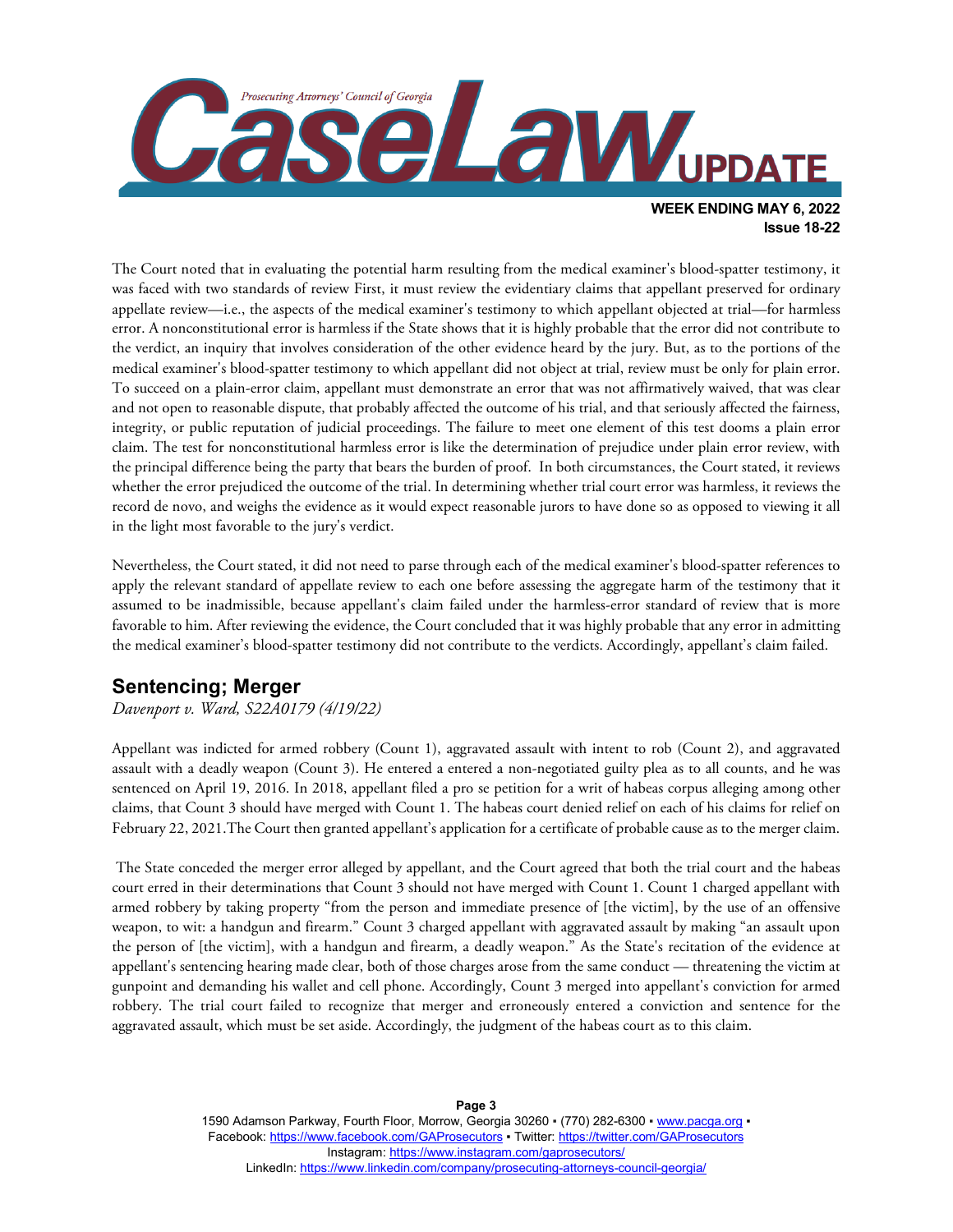

### **Merger; Sex Offenses**

*Carr v. State, A21A1391 (3/7/22)*

Appellant was convicted of aggravated battery, four counts of child molestation, four counts of sexual battery, and two counts of first-degree cruelty to children. The victims were sisters Ta. C. and Ti. C. Appellant argued that the trial court erred in failing to merge several of his child-molestation and sexual-battery convictions for sentencing purposes. Relying on *Scott v. State*, 306 Ga. 507 (2019) (*Scott I*) and *Scott v. State*, 356 Ga. App. 152 (2020) (*Scott II*), the Court agreed and disagreed.

Appellant first argued that counts two and three of the indictment should have merged for sentencing purposes because they both alleged that he committed the offense of child molestation by touching Ti. C.'s vaginal area and her breasts, respectively, during the same two-month period. But, the Court found, although the trial court did not merge count two with count three for sentencing purposes, it did merge count two with count one, such that appellant's conviction for count two was expunged and he was not sentenced for that child-molestation offense. Consequently, appellant could not show the trial court committed a reversible error in merging count two with count one, rather than merging count two with count three.

Next, appellant argued that the trial court erred by failing to merge counts five and six of his indictment for sentencing purposes because they both alleged that he committed the offense of child molestation against Ta. C. by touching her vaginal area and breasts, respectively, during the same time frame. The Court noted that count five charged appellant with committing child molestation by touching Ta. C.'s vaginal area between January 1, 2013, and September 1, 2015. And count six of the indictment charged him with committing child molestation during the same period by touching her breasts. The evidence showed that appellant committed these discrete acts over a relatively long period of time. Specifically, Ta. C. testified that appellant would get into her bed and touch her "vagina area" during the day while she was in sixth grade (before she left on the bus to go to school), but did so in the early mornings—while it was still dark outside—after she graduated sixth grade. And Ta. C. also testified that he touched her "chest area" mostly on top of her clothes, but sometimes under her clothes. Significantly, Ta. C. testified that the sexual abuse lasted from when she was in sixth grade until she was a sophomore in high school. As a result, the Court concluded, a reasonable jury could have found that the sexual abuse alleged in counts five and six of the indictment were discrete, separate offenses occurring over a period of years, rather than during a single course of conduct taking place over a relatively short period of time. Under these circumstances, the trial court did not err in failing to merge counts five and six for sentencing purposes.

Appellant further contended that his four sexual-battery convictions should have merged for sentencing purposes because the offenses occurred close in time and constituted an "uninterrupted course of conduct." The Court noted that unlike the statute criminalizing child molestation, our appellate courts have not yet determined the unit of prosecution provided for in OCGA § 16-6-22.1 (b)—the statute criminalizing sexual battery. Interpreting the statute in light of *Scott I* and *II*, the Court held that the statute provides for a single unit of prosecution, such that appellant may not be convicted or sentenced for multiple sexual-battery offenses committed during an uninterrupted course of conduct.

The Court noted that counts seven and eight charged appellant with committing sexual battery against Ta. C. by making physical contact with her breasts and vagina, respectively, without her consent. Both counts alleged the sexual abuse